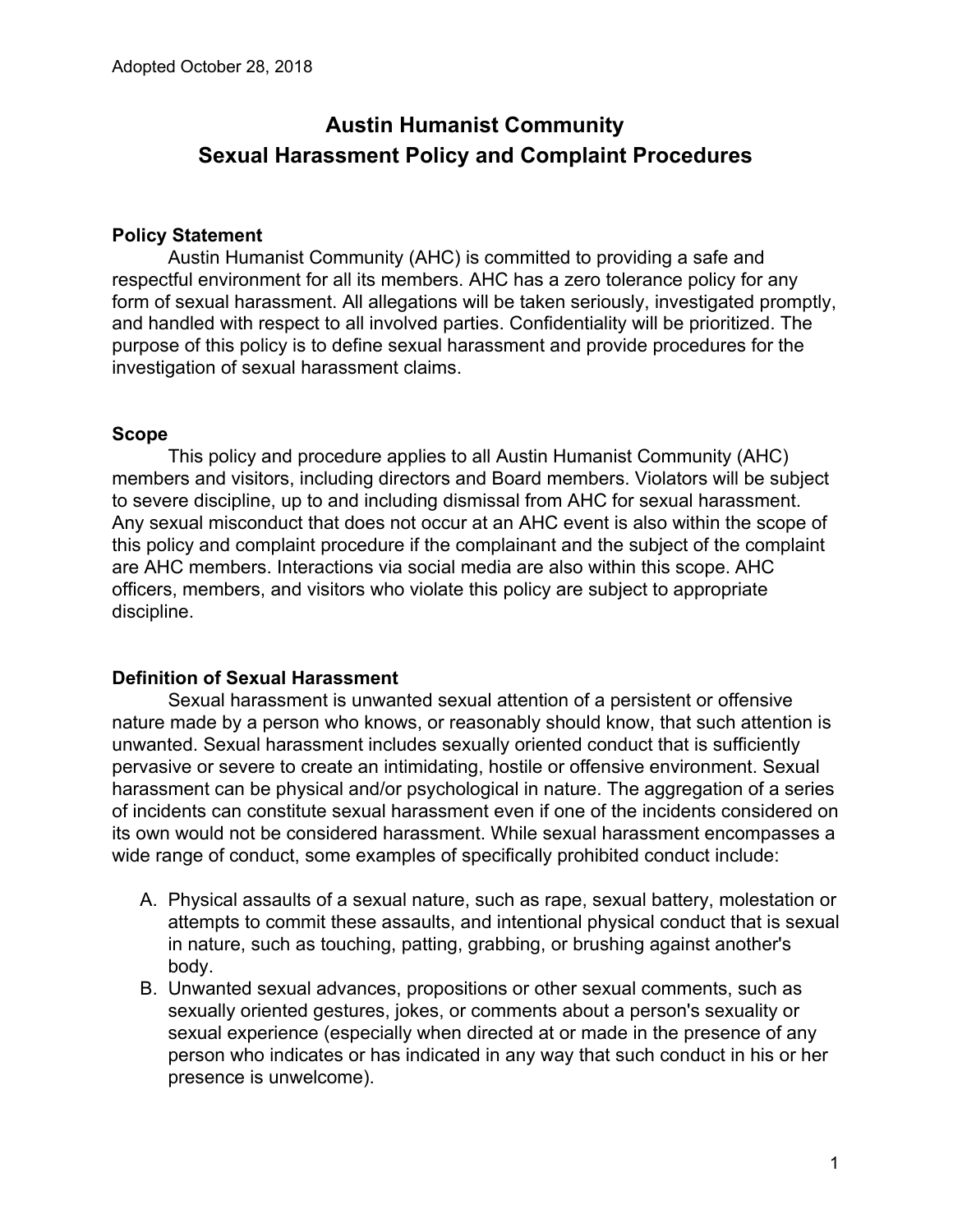- C. Preferential treatment or promises of preferential treatment to another person for submitting to sexual conduct, including soliciting or attempting to solicit a person to engage in sexual activity for compensation or reward.
- D. Unfavorable treatment, or the threat of unfavorable treatment for refusal to submit to sexual conduct.
- E. Subjecting, or threatening to subject another person to unwelcome sexual attention because of that person's sex or sexual orientation.
- F. Sexual or discriminatory displays or publications anywhere in AHC spaces or at AHC events.
- G. Electronic media contact without prior in-person conversation or consent to contact. This includes but is not limited to email, social media (Facebook, Meetup, etc.), and text/phone.
- H. Retaliation for sexual misconduct complaints.

## **Responsibilities of AHC Members**

AHC Members and Participants

If a person believes that they have been subjected to sexual harassment or any unwanted sexual attention at an AHC event, they should make their unease and/or disapproval directly and immediately known to the harasser whenever possible. If the situation is not immediately resolved or if the person is unable to or uncomfortable to address the alleged harasser directly, he or she should report the incident to an AHC Board member. The Board of Directors cannot assist in stopping the harassment from continuing if it is unaware of the problem. Contact information for the Board members can be found on the website, www.austinhumanist.org.

It is important to report concerns of sexual harassment or inappropriate sexual conduct, regardless of the seriousness, to an AHC Board member as soon as possible. Any AHC member who becomes aware of a sexual misconduct situation, even if they are not personally involved, should report their concerns to a Board member.

## AHC Board of Directors

The Board of directors shall designate one member of each gender (depending on the preference of the complainant) to be responsible for the following:

- Publicizing the harassment policy and complaint process. This should include a quarterly reminder of AHC's policy at a Sunday gathering.
- Ensuring that both the individual filing a complaint and the accused individual are made aware that a sexual harassment complaint has been received, and that appropriate action will be taken.
- Explaining AHC sexual harassment policy and investigation procedures to the parties who are involved in the complaint.
- Documenting the complaint and the response of the person who has been accused of harassment. (In the event of a major offense, the accused party may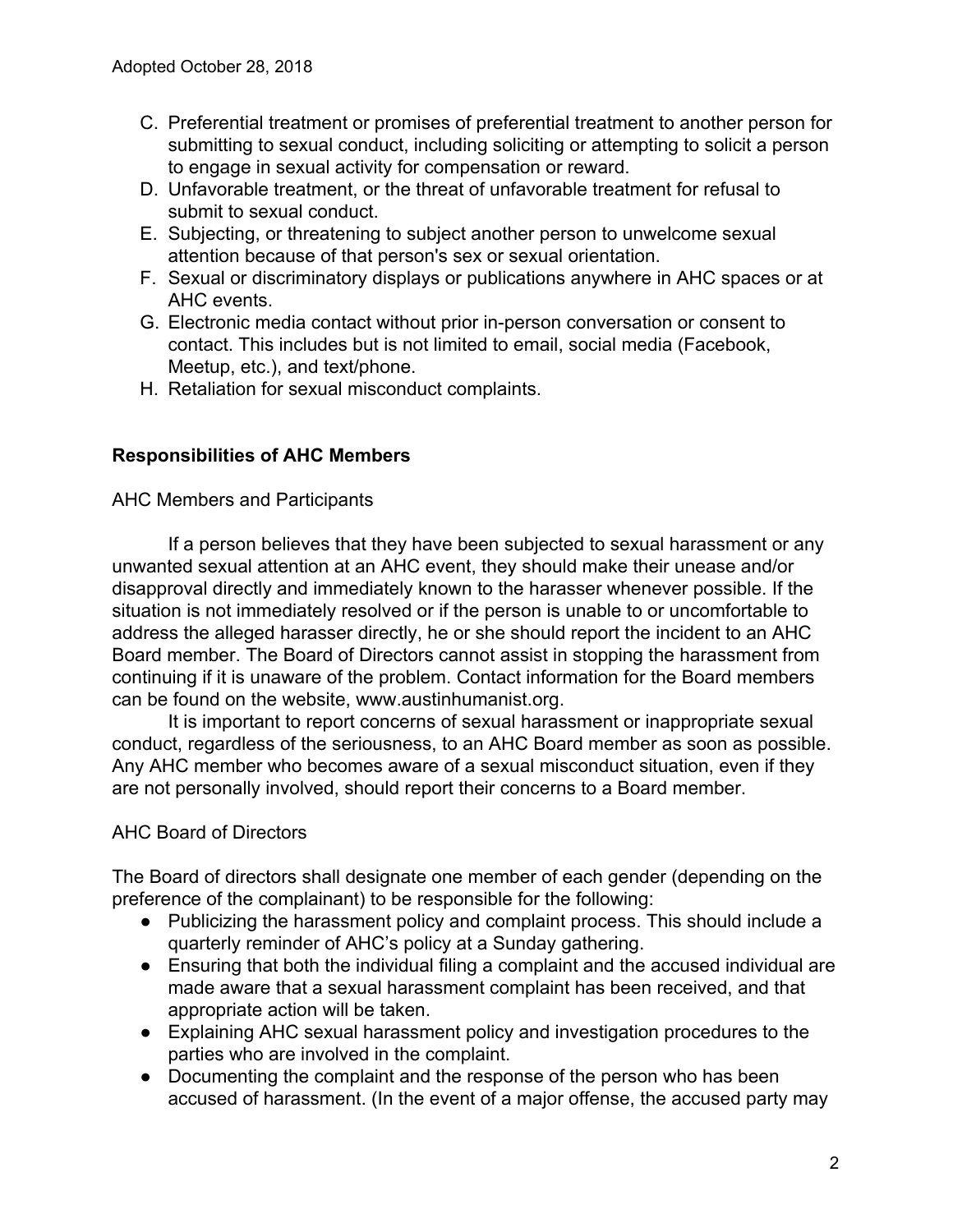be asked to refrain from contact with others until the complaint has been resolved).

- Exploring informal means of resolving minor sexual harassment complaints.
- Encouraging complainant to notify the police if criminal activities are alleged.
- Conducting, or arranging for, an investigation of the complaint and the preparation of a written report.
- Reviewing the report with the Board of directors, reaching a decision about the appropriate action, and notifying the parties involved of the decision.

## **Complaint Procedure**

Any person who experiences or has witnessed an incident of sexual harassment should report to a Board member as soon as possible following the incident. At that time the incident will be addressed using the resolution procedure.

## **Resolution Procedure**

Incidents of sexual harassment or inappropriate sexually oriented conduct should be reported following the above complaint procedures.

- 1. Complaint is brought to a Board member.
- 2. Written Complaint: Two designated Board members will prepare a written summary of the complaint, which may include asking the person reporting the incident to verify the accuracy of the document. To ensure the prompt and thorough investigation of a sexual harassment complaint, the person reporting the incident should provide as much of the following information as is possible:
	- The name of the person or persons allegedly causing the harassment.
	- $\bullet$  A description of the incident(s), including the date(s), location(s) and the presence of any witnesses.
	- The names of other persons who might have been subject to the same or similar harassment.
	- Any steps the complainant may have taken to try to stop the harassment.
	- Any other information the complainant believes to be relevant to the harassment complaint.
- 3. Suspension: The two designated Board members will have the authority to impose a temporary suspension of membership and participation if he/she feels it is needed for safety.
	- Suspension from membership and participation must be resolved by the AHC Board within three months, by reinstatement, extension, probation as defined by the Board, or expulsion according to the AHC By-Laws, or else the suspension ends.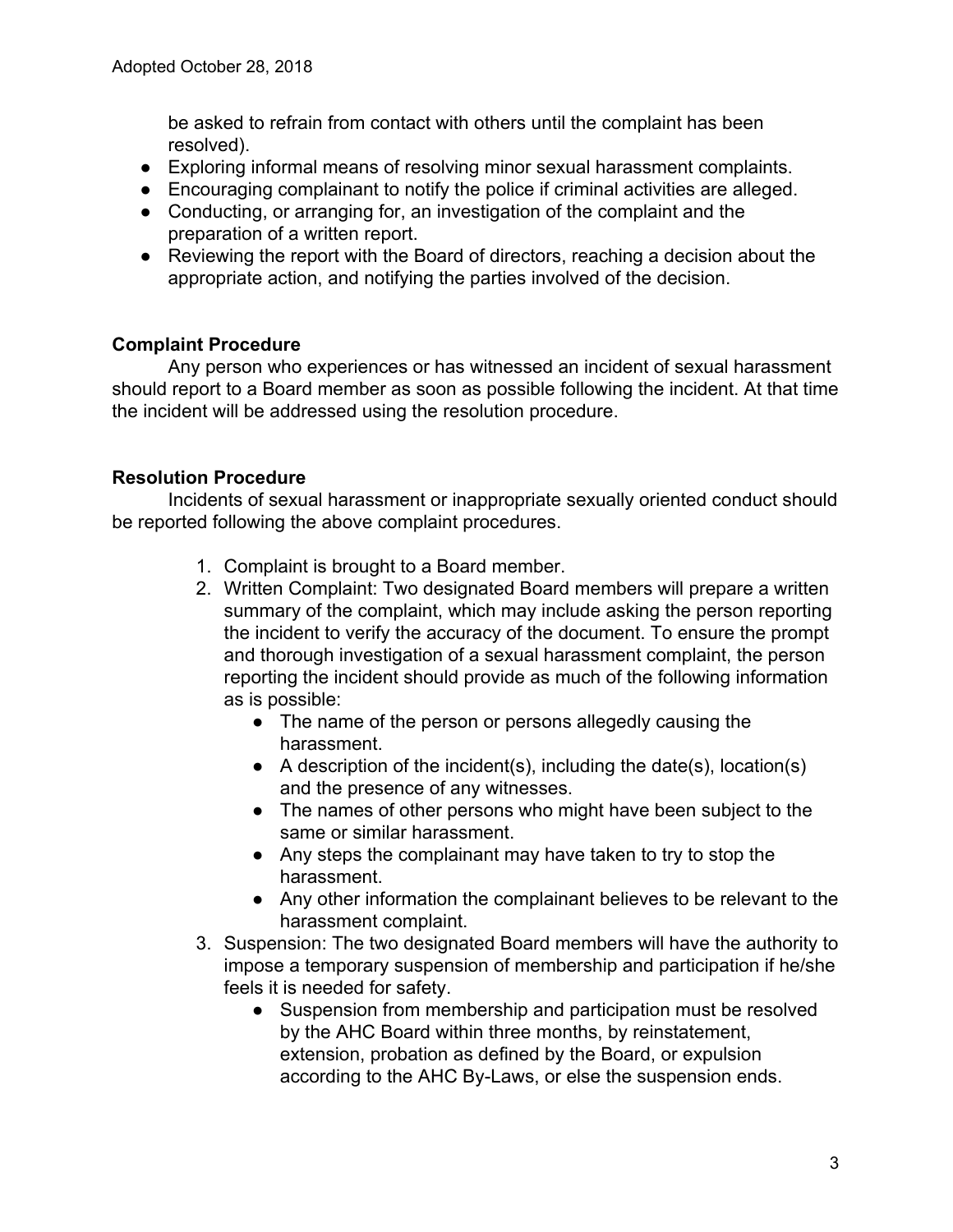- 4. Investigation: The two designated Board members will conduct an investigation including any relevant questions answered by the accuser, accused, and any witnesses.
- 5. Board Decision: All evidence will be brought to the Board in a closed meeting and a decision will be made based on a majority vote.
- 6. Notice: All parties involved will be made aware of the Board's decision in writing.
- 7. Implementation: Board's decision will be implemented following guidance from the Board. Discipline may include but is not limited to:
	- At a minimum the parties will be given a written reprimand/warning along with a copy of this policy.
	- No contact order
	- Probation as identified by the Board
	- Permanent expulsion from all future AHC activities and communications.

It often happens with sexual misconduct complaints that the person who allegedly engaged in an act of sexual misconduct denies the claim, and there is no verifiable evidence other than the complaint itself. In this case the Board will do its best to investigate and make a reasonable decision based on that investigation.

## **Appeals**

Appeals, whether for further investigation of potential offenses or for reinstatement, can be initiated by contacting any member of the AHC Board. Appeals will be resolved by the full AHC Board, or delegated to a non-leadership investigative committee, as appropriate to ensure a fair process and safe AHC community.

## **Actionable Evidence to Support Disciplinary Action**

If an investigation results in a finding that there is insufficient actionable evidence, and there is no history of sexual misconduct complaints to support disciplinary action, the person who allegedly caused the harassment shall be given in writing a copy of this Sexual Harassment Policy and complaint procedure with a letter emphasizing the seriousness of Sexual Harassment and the need for mutual respect to maintain an atmosphere of trust within the community. The complainant shall be given a copy of the letter that was addressed to the alleged harasser. The person who investigates the incident should clarify that the Board of Directors does not doubt the veracity of the complaint.

## **Criminal Actions**

In cases involving criminal activity such as rape, sexual battery, attempted assault, etc., the accused person's membership should be suspended, and they should be instructed in writing to avoid any further contact with person making the complaint